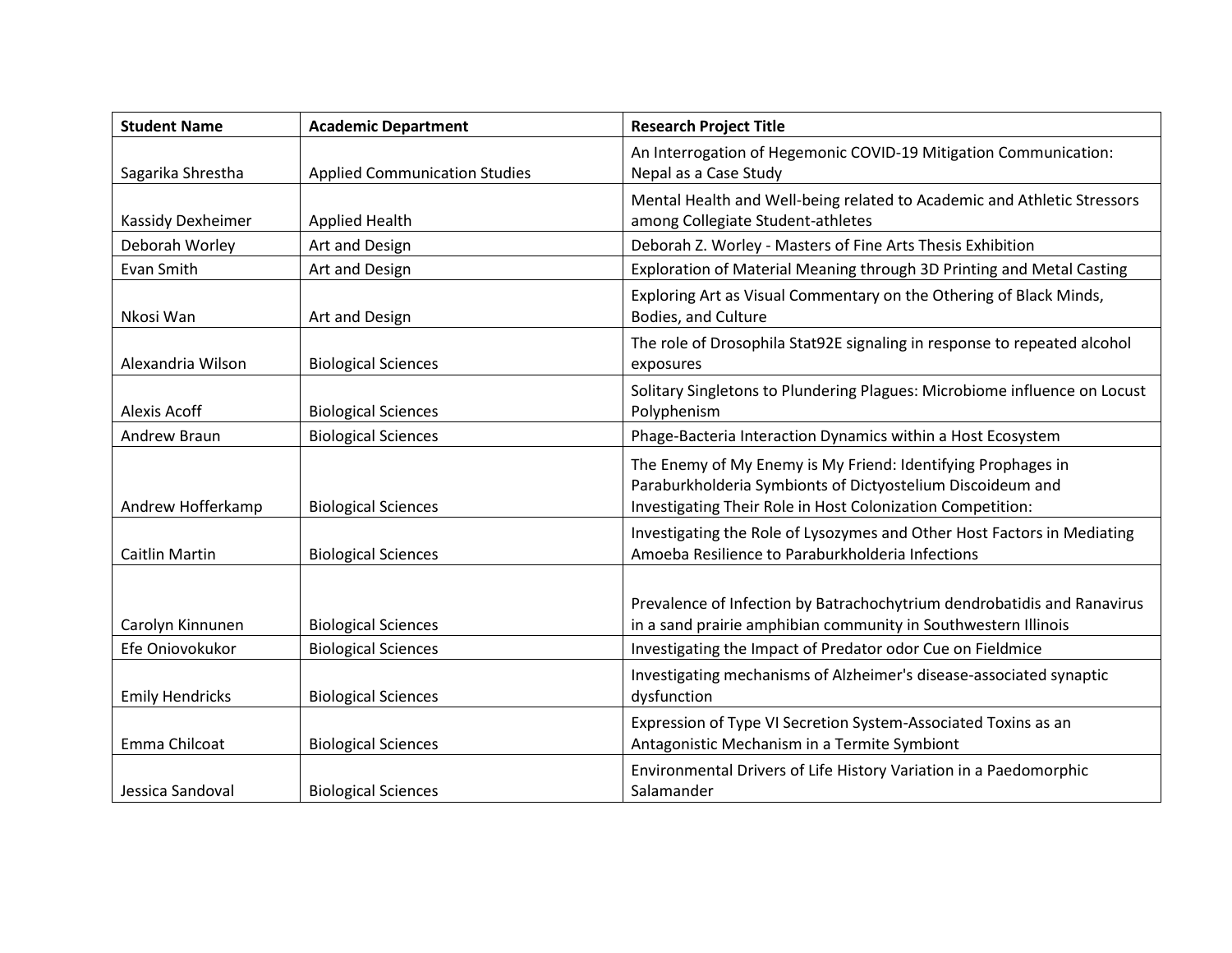| Mariah Mack          | <b>Biological Sciences</b>                 | Effects of hydroperiod length and predator cues on developmental<br>plasticity in Ambystoma texanum                                                                 |
|----------------------|--------------------------------------------|---------------------------------------------------------------------------------------------------------------------------------------------------------------------|
| Noah Pyles           | <b>Biological Sciences</b>                 | Auxin Production of Root-Associated Bacteria in Illinois Prairie Orchids                                                                                            |
| Jacob Smith          | Chemistry                                  | Measuring Contaminants of Emerging Concern in Illinois                                                                                                              |
| <b>Megan Davis</b>   | Chemistry                                  | Detection of Per- and Polyfluoroalkyl Substances in Illinois using Liquid<br>Chromatography-Mass Spectrometry                                                       |
| NFN Amena Abdul      |                                            |                                                                                                                                                                     |
| Razzak               | Chemistry                                  | The Interaction between NADPH Oxidase 5 and Caveolin                                                                                                                |
| Opeyemi Bello        | Chemistry                                  | Production of Polyhydroxyalkanoates (PHA) from CO2                                                                                                                  |
| Rocky Thapaliya      | Chemistry                                  | Acetic acid production from glucose and formate by the co-culture of<br>Clostridium formicoaceticum and Lactobacillus lactis                                        |
| Summy Shrestha       | Chemistry                                  | Mass spectroscopy Based Metabolomic study of Mung Beans exposed to<br>sublethal doses of Glyphosate                                                                 |
| Zebediah Campbell    | Chemistry                                  | Exploring the Oxa-Michael Addition Step of the Oxa-Michael Ugi-Smiles<br>Reaction                                                                                   |
| Ashish Aryal         | <b>Civil Engineering</b>                   | Effect of Dust Ratio in The Performance of Unbound Base and Sub-base<br>Aggregates Under Repeated Triaxial Loading in Higher Fines Content                          |
| <b>Gokul Khatri</b>  | Civil Engineering                          | Response of Unbound Sub-Base and Base Aggregates to Plasticity Index,<br>Dust Ratio, and Fines Content, Under Traffic Loading                                       |
| Kamrul Hasan         | <b>Civil Engineering</b>                   | Stress Distributions of Copper Pipes Buried in Dense Sand Due to Axial<br><b>Push and Pull</b>                                                                      |
| Al Mahmud            | <b>Electrical and Computer Engineering</b> | DETECTION OF PNEUMONIA USING FEATURE BASED MACHINE LEARNING<br>AND DEEP LEARNING USING CNN                                                                          |
| John Hilbing         | <b>Electrical and Computer Engineering</b> | Necrotic Region Detection in Liver Samples through Computer Vision                                                                                                  |
| Kayode Victor Amusan | English Language and Literature            | THE ACQUISITION CHALLENGES OF ADJECTIVAL STRUCTURE AMONG NON-<br>NATIVE LEARNERS OF ENGLISH LANGUAGE IN THE UNITED STATES: A<br>STUDY OF YORUBA SPEAKERS OF ENGLISH |
| Kristin Racoosin     | <b>Environmental Sciences</b>              | Public risk perception of water quality and its influence on public<br>engagement in watershed environmental justice                                                |